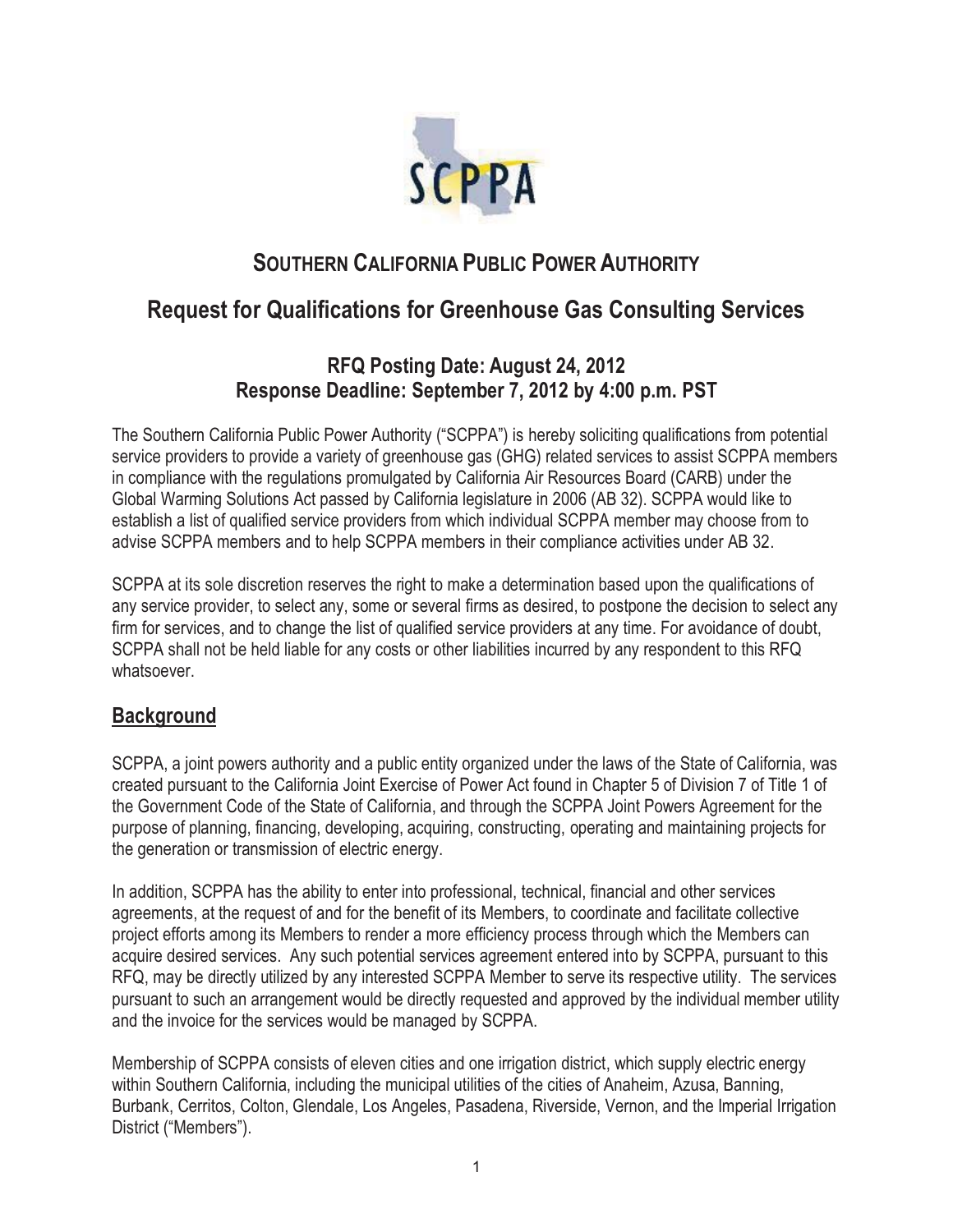SCPPA is governed by its Board of Directors, which consists of representatives from each of its Members. The management of SCPPA is under the direction of an Executive Director who is appointed by the Board.

As part of its mandate, and in the spirit of joint action, SCPPA has focused on AB 32 legislation which is intended to cause the achievement of 1990 greenhouse gas emission levels by 2020. SCPPA is taking a leading role in developing an implementation process, and SCPPA is committed to the establishment of a fair and equitable process for reducing emissions.

SCPPA has, for the benefit of its Members and for the expressed purpose of assisting Members in complying with the carbon reduction and green resource mandates (such as AB 32) on a national, state, and individual utility basis, been pursuing strategies and services on behalf of its Members in fulfilling and complying with the CARB GHG implementation regulations.

# **Scope of Services**

Under the direction of each SCPPA member subscribing for the consulting services (SCPPA Subscribing Member) contemplated herein, the firm(s) selected as the service provider(s), will be expected to fulfill the following duties:

- Attend and participate in scoping meetings with SCPPA Subscribing Member to define the desired GHG related services.
- Provide defined GHG related services to SCPPA Subscribing Member.
- Provide ongoing information to Subscribing Member regarding the activity and status of subscribed services.
- Under the direction of SCPPA Subscribing Member, attend meetings, conference calls, and provide pertinent information to CARB in fulfillment of services provided.
- Assist in preparation for presentations to the SCPPA Subscribing Member's Board, SCPPA Board of Directors, and SCPPA committees, as appropriate.

# **Questions**

In addressing the questions below, please use the major outline categories as the structure of your response and as part of your response to each of the major topic requests please address each of the subbullet items.

#### **A. Describe the level of staffing and experience of the individuals who would be available to SCPPA as part of your firm's team.**

- 1. *Identify the name, address, telephone number, email address and title of the person in your organization authorized to negotiate terms and make decisions on this RFQ.*
- 2. *Indicate the names and titles of the individuals whom SCPPA would contact on a day-to-day basis and the name and title of the individual who would be responsible for project oversight on SCPPA projects if other than mentioned above.*
- 3. *For principal contacts, provide brief resumes, emphasizing any relevant GHG services for which your firm was retained and emphasizing past experience working with SCPPA members.*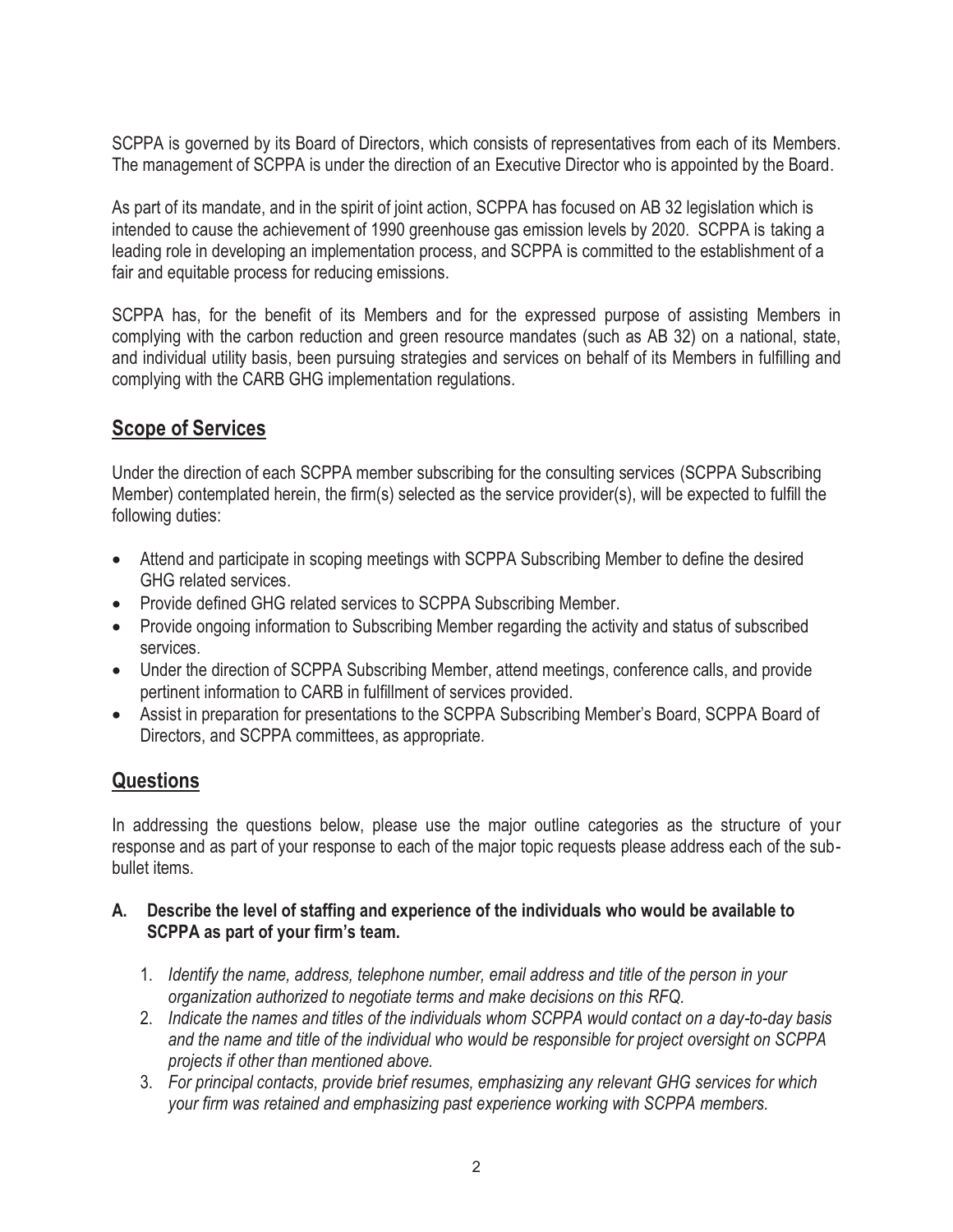#### **B. Firm Qualifications**

 The services sought through this RFQ include, but are not limited to the following: (a) GHG reporting services under the protocols of CARB Mandatory Reporting Requirements (MRR), (b) formulation and implementation of auction strategies, the use of offsets, and secondary market strategies, (c) formulation and implementation of compliance programs and strategies, (d) emission tracking, management of GHG regulatory accounts, administrative and settlement activities. For each of the listed services, please provide:

- 1. *Very briefly, state for each GHG related services listed above how and what your firm is uniquely qualified to provide such services.*
- 2. *For each of the GHG related services above, briefly summarize your firm's current commitment to provide GHG related services.* 
	- a. Number of dedicated staff to the practice and number staff which will be dedicated to providing the above services to SCPPA if your firm is selected.
	- *b.* Relevant experience and years of practice in providing such services. Please list any client(s) your firm has provided such services up to date.
	- *c.* The amount of annual GHG emissions (in tons) under your firm's management for each of the listed services.
	- *d.* The hourly billing rates (\$/hour) of staff who most likely will be providing each listed services.
- 3. *State which of the following categories best describes your firm: National, Regional, Certified Minority Owned or Minority-Owned / Women-Owned Business Enterprise.* 
	- a. If your firm is headquartered in California and has a practice in California, specify the locations of each.
	- b. If your firm is a Certified Minority Owned or Minority-Owned / Women-Owned Business Enterprise or otherwise in large Minority-Owned / Women-Owned, specify your firm's certification or lack of certification.
- 4. *Address your firm's position on GHG related policies* 
	- a. Describe your firm's involvement in the CARB AB 32 implementation activities.
	- b. Explain your firm's position on the adoption of CARB's Cap and Trade Program.
	- c. Detail your firm's stated policy positions (if any) with regard to Federal Carbon related policy (for example Cap and Trade System implementation, EPA emission reduction policies, etc.).

### **Proposal Submission Required Elements**

1. **Transmittal Letter:** A brief statement of the Respondent's understanding of the work to be done and commitment to perform the work as scheduled including a summary of exceptions taken to the request for qualification requirements, statement of work, specifications, and reference to any proposed contractual terms and conditions required by the proposer. An officer authorized to bind must sign the proposal on behalf of the proposer and must include the following declarations on the Transmittal Letter: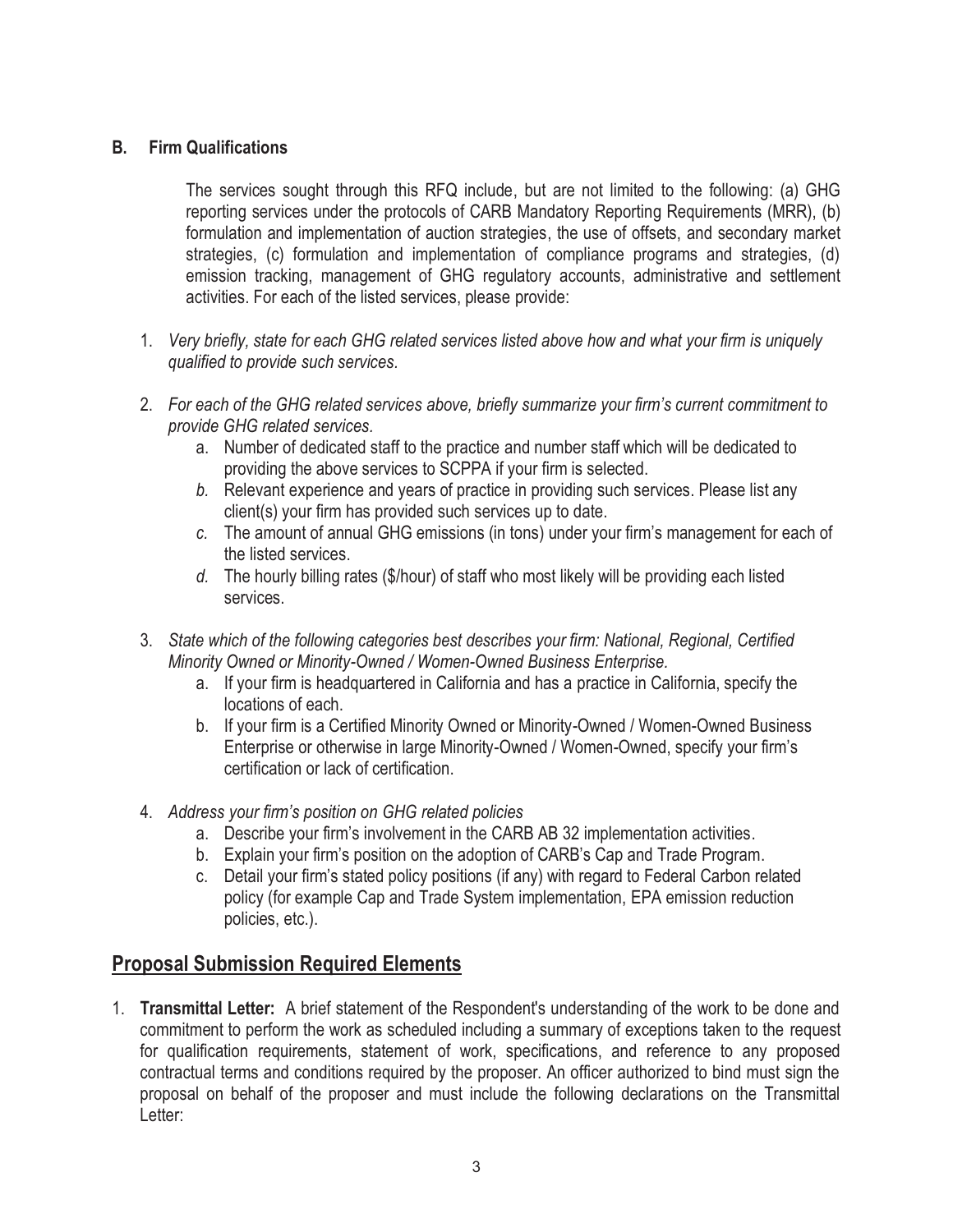"This submission for qualification is genuine, and not sham or collusive, nor made in the interest or in behalf of any person not herein named; the proposer has not directly or indirectly induced or solicited any other proposer to put in a sham bid, or any other person, firm or corporation to refrain from submitting a proposal for qualifications; and the proposer has not in any manner sought by collusion to secure for themselves an advantage over any other proposer."

- 2. **Applicant Information**: Provide legal name of the company, physical street address, e-mail address, telephone, name and title of individuals authorized to represent the Respondent.
- 3. **Proposal**: Provide a description of the proposed project, how it meets each of the objectives of this request for qualifications, a detailed description addressing all of the Scope of Services and Questions, as well as any tasks, task elements and/or functions that are not part of the proposal.
- 4. **Fees:** SCPPA is interested in discovering the Respondent's qualifications and pricing to make an informed decision and proceed to more specific negotiations. Pricing should be made based on good faith estimates of the requirements defined in this request for qualifications. Detail specific examples or estimates of the fees. Describe how the fees will be determined. Prior to contract award, the successful bidder shall supply a detailed breakdown of the applicable overheads and fringe benefit costs that are part of the labor rates and other direct costs associated with the services to be performed.
- 5. **Experience:** Respondent will clearly identify project participants and management team.
	- a. Describe your firm's experience as may be applicable to this request for qualifications, your organizational structure, management qualifications, and other contract-related qualifications, including number of years firm has been in business.
	- b. Specify key employees and describe their qualifications, experience and duties related to this request for qualifications, including the office location(s) where work will be performed.
	- c. Provide a commitment statement for the retention and use of key employees as proposed, their availability to initiate and sustain the proposal, as well as planned supplemental employees if key personnel are not available to assure project delivery.
	- d. State whether proposer will use subcontractors to perform services pursuant to the contract. Should the use of subcontractors be offered, the proposer shall provide the same assurances of competence for the subcontractor, plus the demonstrated ability to manage and supervise the subcontracted work. Subcontractors shall not be allowed to further subcontract with others for work. The provisions of any contract resulting from this RFQ shall apply to all subcontractors in the same manner as to the proposer.
	- e. Respondent shall indicate any and all pending litigation that could affect the viability of respondent's proposal, continuance of existing contracts, operation or financial stability.
	- f. Describe whether the proposer has, within the last five years, rendered any service to SCPPA or to any of SCPPA's Members, either as a contractor or subcontractor, either under the current proposer's name or any other name or organization. If so, please provide details (status as prime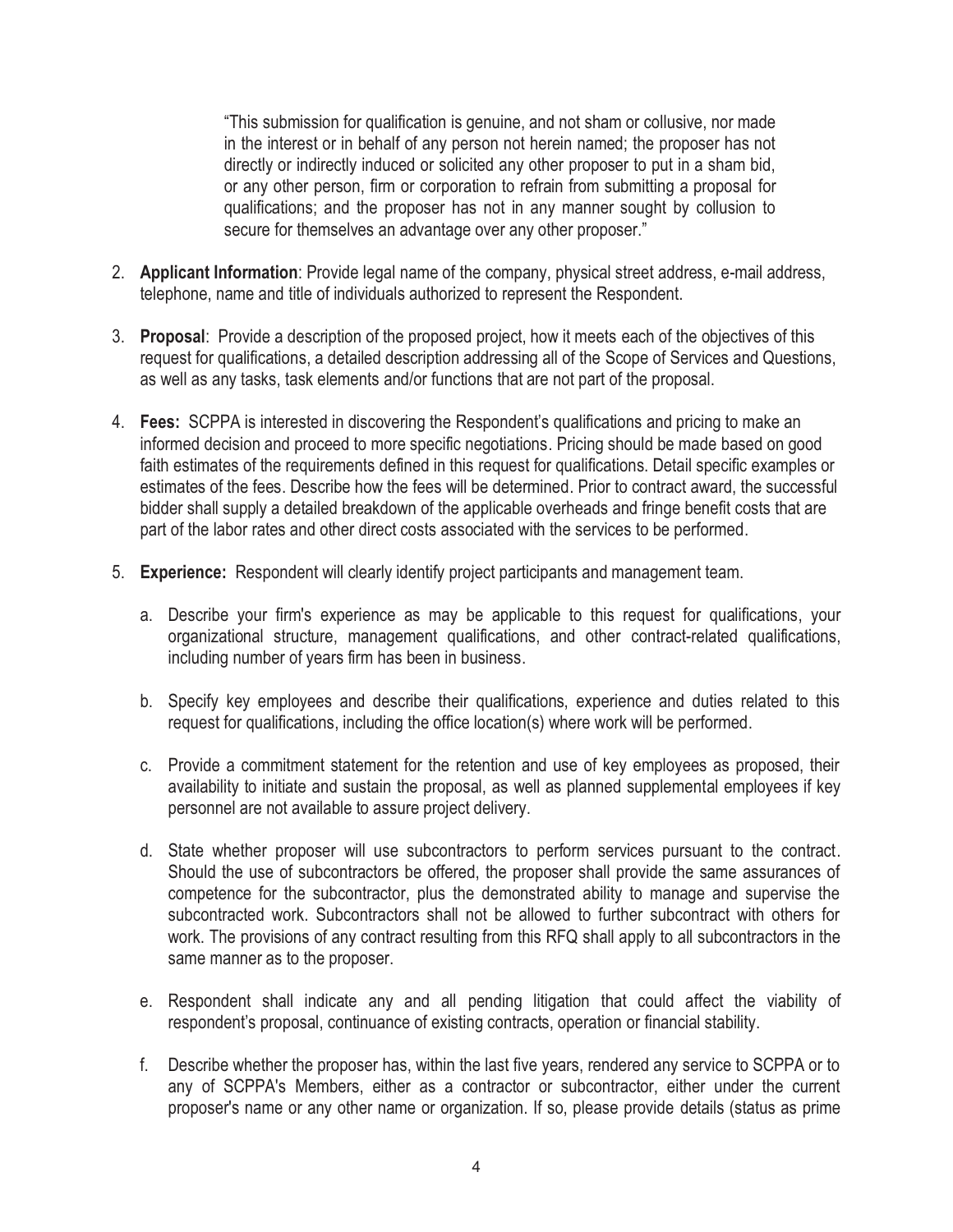or subcontractor, brief description of the contract, contract start and end dates, the contract administrator name, and total actual contract expenditures).

g. If the proposer has not rendered any service within the last five years to SCPPA or to any of SCPPA's Members, then please provide references over that period with the requested details described above including the counterparty for which services were provided.

### **Proposal Submission Delivery Requirements**

There will be no initial proposer's conference associated with this request for qualifications. Clarification questions may be addressed to Julie Felipe at jfelipe@scppa.org.

One (1) hard copy of your response, including a transmittal letter of authentic offer with wet-ink authority signature, and any supporting documentation should be delivered prior to 4:00 p.m. PST on September 7, 2012 to:

> Attention: Manager of Energy Systems Southern California Public Power Authority 1160 Nicole Court Glendora, CA 91740

One electronic copy of your proposal should also be delivered to the address above, preferably on a CD or USB flash drive, or alternately e-mailed to jfelipe@scppa.org.

No contact should be made with the Board of Directors, committees or working group representatives, or SCPPA Participating Members concerning this request for qualifications.

All information received by SCPPA in response to this request for qualifications is subject to the California Public Records Act and all submissions may be subject to review in the event of an audit.

#### **Proposal Terms and Conditions**

- 1. SCPPA reserves the right to cancel this RFQ at any time, reject any and all proposals and to waive irregularities.
- 2. SCPPA shall determine at its sole discretion the value of any and/or all proposals including price and non-price attributes.
- 3. Proposals may be sub-divided or combined with other proposals, at SCPPA's sole discretion.
- 4. SCPPA shall perform an initial screening evaluation to identify and eliminate any proposals that are not responsive to the request for qualifications, do not meet the minimum requirements set forth in the request for qualifications, are clearly not economically competitive with other proposals, or are submitted by respondents that lack appropriate creditworthiness, sufficient financial resources, or qualifications to provide dependable and reliable services.
- 5. SCPPA reserves the right to submit follow up questions or inquiries to request clarification of information submitted and to request additional information from any one or more of the respondents.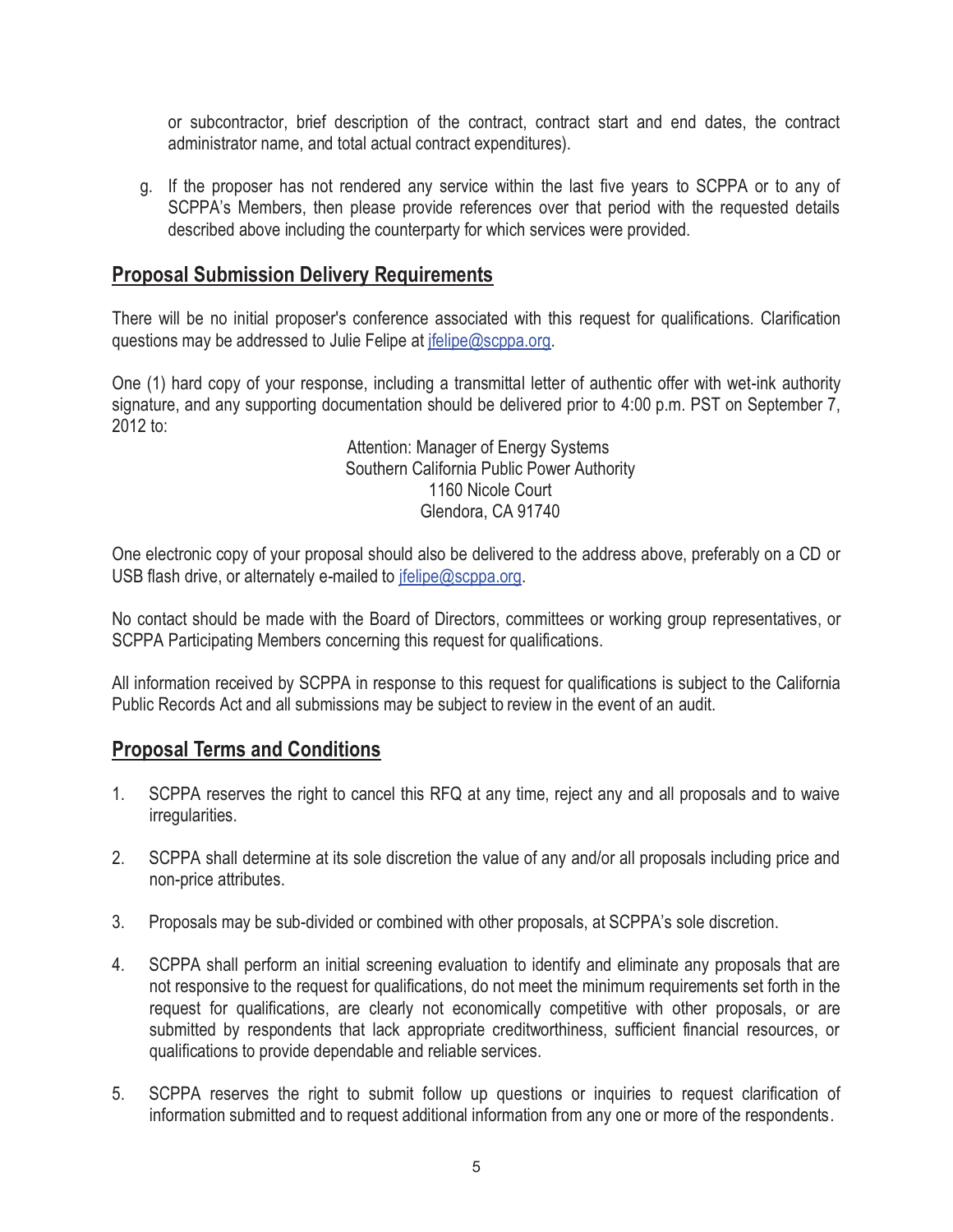- 6. SCPPA reserves the right, without qualification and in its sole discretion, to accept or reject any or all proposals for any reason without explanation to the respondent, or to make the award to that respondent, who, in the opinion of SCPPA, will provide the most value to SCPPA and its customers.
- 7. SCPPA may decline to enter into any potential engagement agreement or contract with any respondent, terminate negotiations with any respondent, or to abandon the request for qualification process in its entirety.
- 8. SCPPA reserves the right to make an award, irrespective of price or technical ability, if SCPPA determines that to do so would result in the greatest value to SCPPA and its Members.
- 9. Those respondents who submit proposals agree to do so without legal recourse against SCPPA, its Members, their directors, officers, employees and agents for rejection of their proposal(s) or for failure to execute or act on their proposal for any reason.
- 10. SCPPA shall not be liable to any respondent or party in law or equity for any reason whatsoever for any acts or omissions arising out of or in connection with this request for qualifications.
- 11. SCPPA shall not be liable for any costs incurred by any respondents in preparing any information for submission in connection with this RFQ process or any and all costs resulting from responding to this RFQ. Any and all such costs whatsoever shall remain the sole responsibility of the respondent
- 12. SCPPA may require certain performance assurances from proposers prior to entering into negotiations for a proposed project. Such assurances may potentially include a requirement that proposers provide some form of performance security.
- 13. Either SCPPA collectively or Members individually may respond to, or enter into negotiations for a proposal. SCPPA is not responsible or liable for individual Members interactions with the respondent which are not entirely conducted through SCPPA or at SCPPA's option or election to engage the respondent as defined within the Terms and Conditions herein.
- 14. Submission of a Proposal constitutes acknowledgement that the Proposer has read and agrees to be bound by the terms and specifications of this RFQ and any addenda subsequently issued prior to the due date for a Proposal.
- 15. Information in this RFQ is accurate to the best of SCPPA's knowledge but is not guaranteed to be correct. Proposers are expected to complete all of their due diligence activities prior to entering into any final contract negotiations with SCPPA.
- 16. SCPPA reserves the right to reject any Proposal for any reason without cause. SCPPA reserves the right to enter into relationships with more than one vendor, can choose not to proceed with any Proposer with respect to one or more categories of services, and can choose to suspend this RFQ or to issue a new RFQ that would supersede and replace this one.